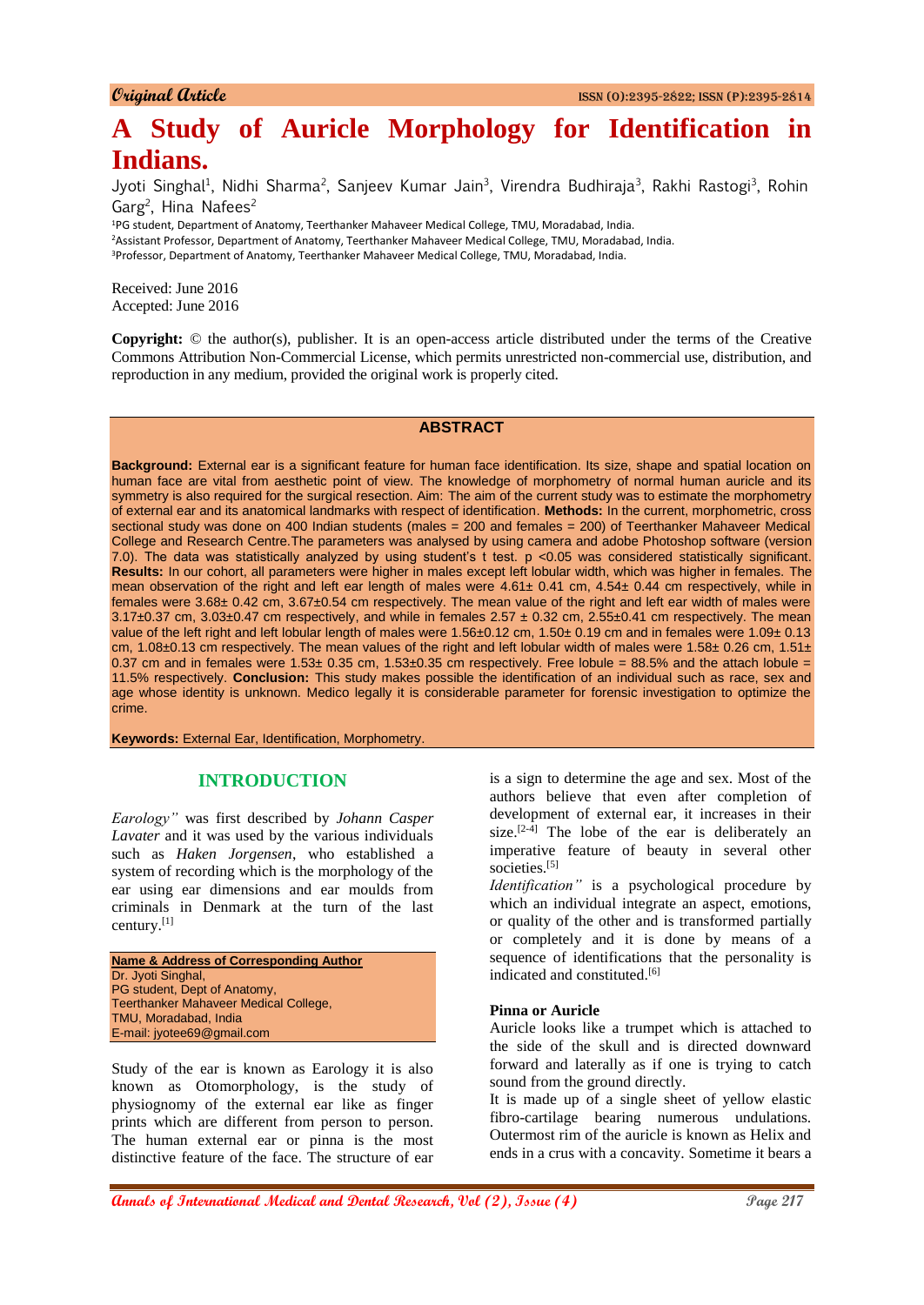tubercle known as *DARWIN'S TUBERCLE.* Initially it was called as *AURICULAR TUBERCLE.* Just in front and parallel to it lies Anti helix, which bifurcates like 'Y' shape with a concavity known as Fossa Triangularis. In between helix and anti helix lies Scaphoid fossa. Crus leads into a big depression known as concha (Well of the ear). In the floor of the well lies the opening of External Acoustic Meatus, which is guarded anteriorly by conical projection known as Tragus. Tragus is separated from another bulge known as Antitragus, which lies in a notch/incisura. However lower part of pinna is devoid of cartilage and is made up of a fibro fatty tissue known as Lobule. Cartilage is firmly fused to the overlying skin.

#### **Embryological Facts**

Developmentally the external ear is developed with the appearance of six tissue elevations, the auricular hillocks, which is formed around the margins of the posterior part of the first branchial cleft. Out of the six, three are on the caudal edge of

the first arch and three on the cranial edge of the second arch. The most ventral hillock on the first pharyngeal arch, which subsequently forms the tragus, can be identified. The lobule is the last part to develop. The contribution of the first pharyngeal arch which is made for the auricle is greatest at the end of second month of pregnancy, after that the contribution becomes relatively reduced as growth continues, until eventually the area of skin supplied by the mandibular nerve extends little above the tragus.[7]

**Types of Ear**

- **Round**
- **Square**
- **Diamond**
- **Crescent**
- **Rectangular**
- **Reverse triangular**
- **Triangular**[Figure:-1]



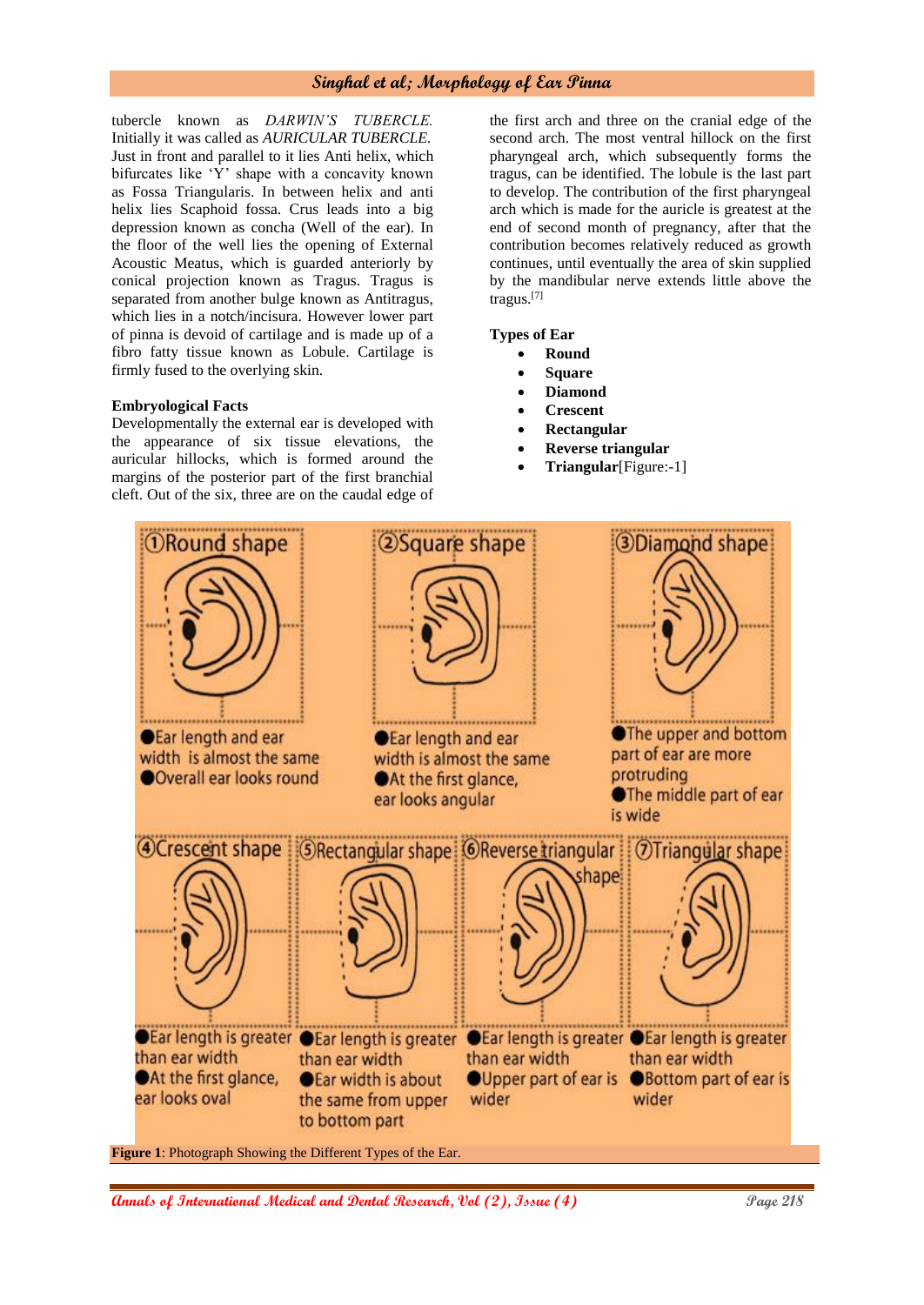#### **Ear Lobule**

The human earlobe is composed of adipose connective tissues and tough areolar tissues deficient the elasticity and the firmness of the rest of the auricle.

There are two types of ear lobes:-**a)** Free type ear lobe, **b**) Attach ear lobe.<sup>[8]</sup>

*Altmann* proposed that the pattern of free lobule is dominant while the attached lobule signifies the recessive trait.<sup>[9-10]</sup> Some other authors also say that normal population have free earlobes.<sup>[11]</sup>

Auricle can be used efficaciously for the identification of disaster victims. [12] In India, Veerappan was identified by the use of morphology of ear to confirm their identity. Veerappan was the sandal wood smuggler who was killed by Special Task Force in 2004. He was identified by numerous morphological landscapes of his external ear, with a flat tragus being attached with the curved portion of the helix and squarish lobule which was enlarge.<sup>[13]</sup>

The dimensions of the external ear are capable for different purposes like:-

**Medico–legal importance:-**Ear parameters like lobule that is influenced by the age dependent changes on individual Identification through ear prints or through photographs is of significance in forensic medicine and criminology.

**Prosthesis:-**Because of the congenital malformation of the auricle is very common like microtia so the ear transplantation is done by plastic surgeon. Knowledge of the ear morphology provides guidelines to rectify the ear deformity.

**Beautification:-** Human auricle is also imperative ornamental tool for the different societies, tribes, races etc. mostly females decorated their ear with different types of auricular ornaments.

**Recognition:-**Measurements are required to compare the pinna or auricle from different racial background, growth assessment and development of an individual.

**Hearing aids:-**Protrusion of an ear is helpful for designing of hearing aids instruments like ear microphone.

# **MATERIALS AND METHODS**

This is the cross-sectional study composed of external ear with their advantages like personal identification. The subjects included in this study were the students of age 18-25 years from Teerthanker Mahaveer Medical College and Research Centre. Among Indian population about

400 healthy subjects with normal ear were selected in this study.

The present study included the following parameters for the measurements of the external ear:



**Figure 2**: **Total length of ear:** Measurement of the distance between the most superior point of the ear or pinna and the most inferior point of the earlobe.



**Figure 3**: **Total width of ear:** Measurement of the distance between the most anterior point and the most posterior point of the pinna.

#### **Material Required In the Study:-**

**Camera:-**Unique digital signal processing skill, the Mega Pixel Engine facilitates great resolution system.

**Adobe Photoshop software (version 7.0):-**The Adobe Photoshop is software which is used to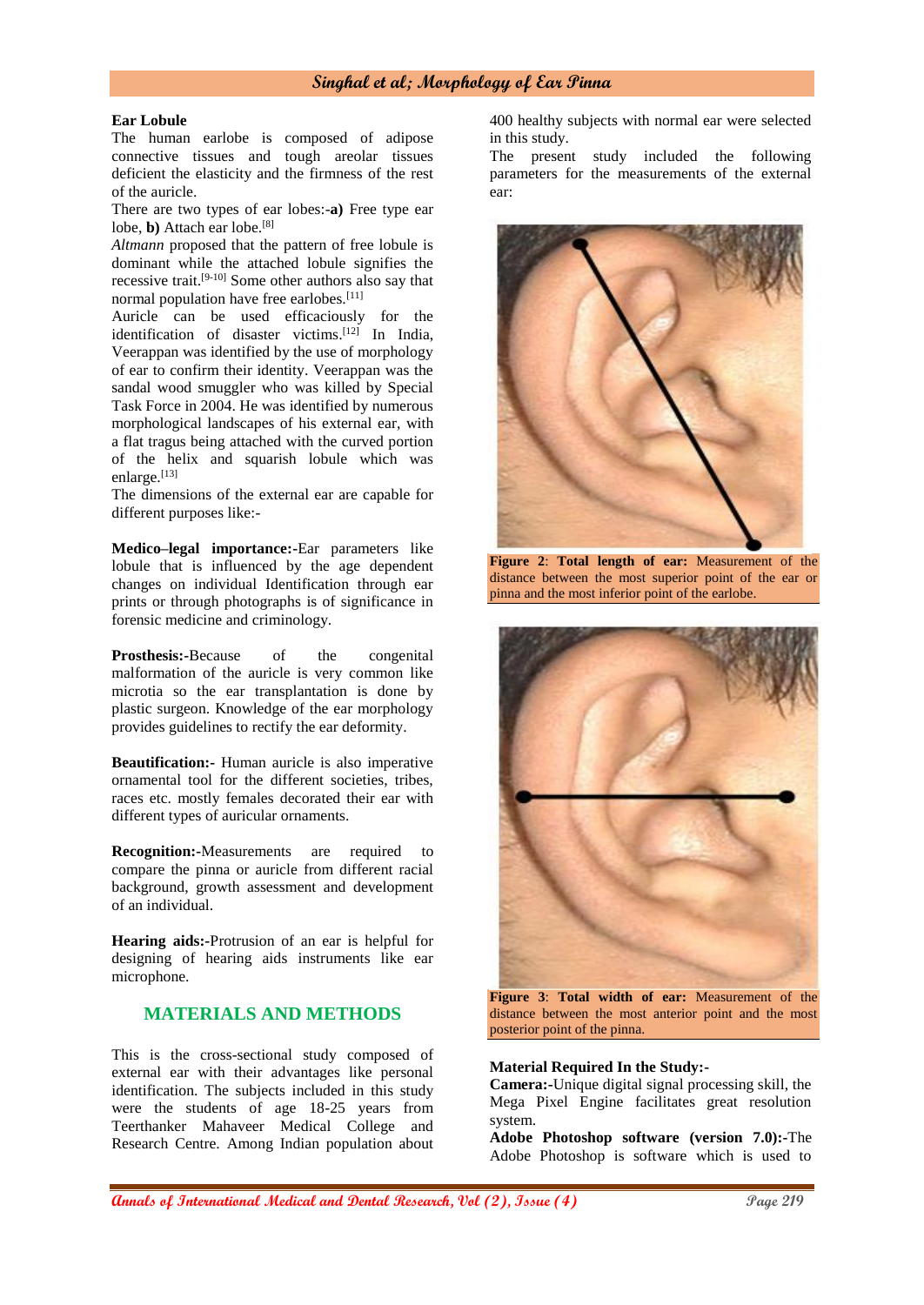enhance the contrast, brightness, size and produce a clear image for the measurements



**Figure 4**: **Total lobular length:** Measurement of the distance between the intertragic notch and the most inferior point of the ear lobule.



**Figure 5**: **Total lobular width:** Measurement of the distance between the most anterior point and the most posterior point of the ear lobule.

#### **Inclusion Criteria:-**

- **a)** Healthy individuals within the age group of 18-25 years.
- **b)** North Indian subjects were included.
- **c)** Interested individuals were only included in this study.

**Exclusion Criteria:-**Individuals whose normal ear morphology was altered by trauma, accidents or surgery or since birth were excluded from this study.

#### **Protocol of the Procedure:-**

Lateral surface of Auricle was photographed using the following protocols:-

- The subjects were asked to sit comfortably on a chair and aligned the camera lens and photographer.
- To pass a mid-vertical grid line which is aligned by camera, the mid sagittal plane of face was used, while the Frankfurt horizontal plane was used to pass mid horizontal grid line aligned by the camera.
- After fulfilling all the criteria, ear features were then apprehended by means of digital camera and maintained the distance approximately 90cm between the lens and the subject.
- Digital images were taken and transferred to a computer and the images were analyzed with Adobe Photoshop software (version 7.0).
- First off all the various soft tissue landmarks were tagged on the subject's ear photo and then all above mentioned parameters were measured.

#### **Statistical Analysis**:-

For the purpose of analysis of the study, the data obtained was subjected to statistical analysis by using t- test (independent sample t-test) for the comparison of measurements taken from right and left ears between both sexes. Mean and standard deviation was calculated for all the parameters. p <0.05 was considered statistically significant.

**Mean**:- Sum of all the observed value/number of observation.

$$
X = \Sigma X / N
$$

**Standard Deviation:-**Standard deviation of a randomly selected variable, data set, statistical population or probability distribution is the square root of its variable.

$$
S = \sqrt{\frac{\sum (X - \overline{X})^2}{N}}
$$

## **RESULTS**

The present study provides valuable data pertaining to the ear morphology and their different parameters in North Indian Population. There are 400 subjects (males and females) in our cohort for present study.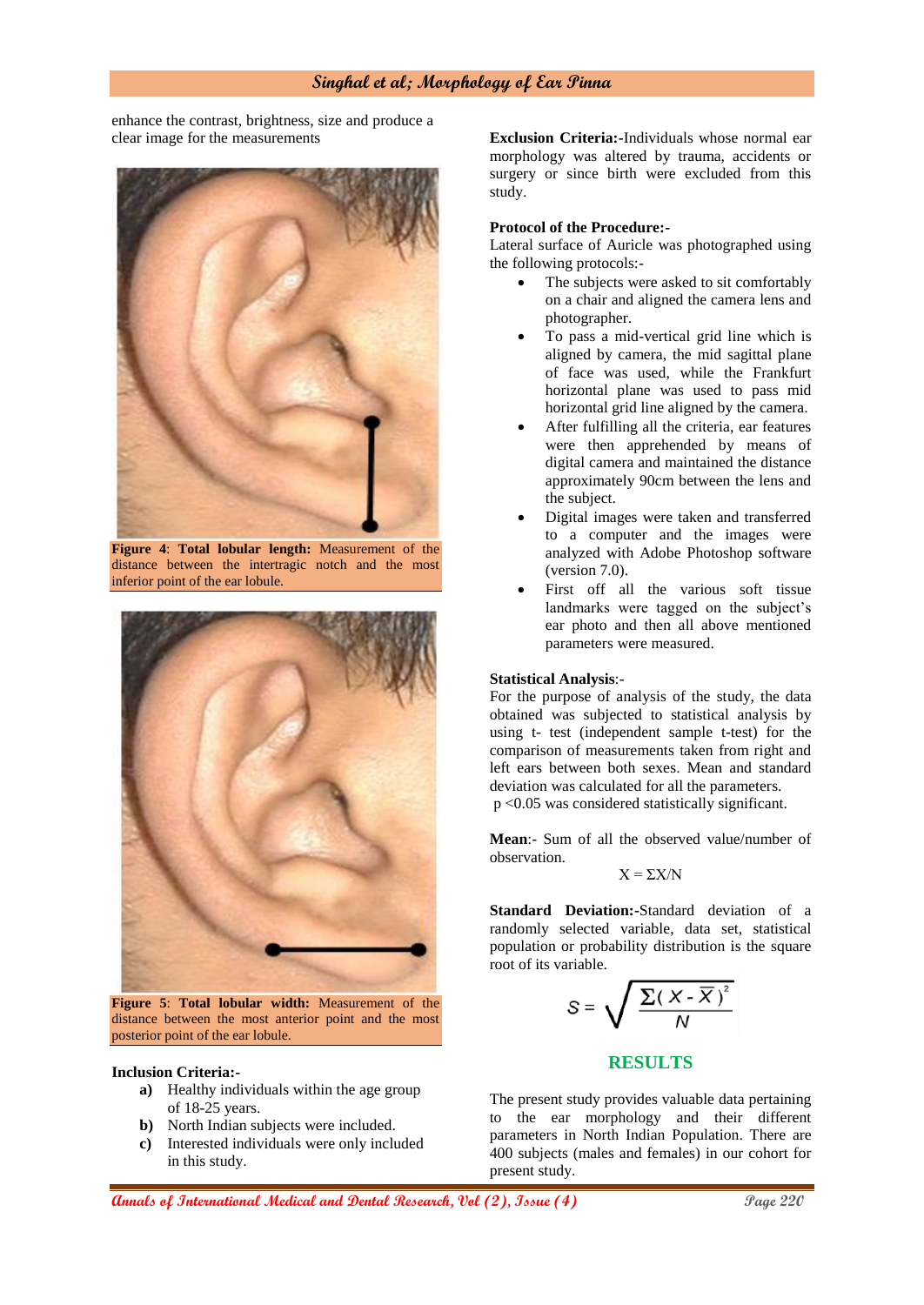| <b>Table 1:</b> Comparison of Left-Right Ear Length in Both Genders |                        |                                |         |                 |
|---------------------------------------------------------------------|------------------------|--------------------------------|---------|-----------------|
| <b>Measurements</b>                                                 | Male<br><b>Mean±SD</b> | <b>Female</b><br>$Mean \pm SD$ | t-value | <b>p</b> -value |
| Right                                                               | $4.61 + 0.41$          | $3.68 + 0.42$                  | 15.91   | $< 0.05*$       |
| Left                                                                | $4.54+0.44$            | $3.67 \pm 0.54$                | 12.55   | $< 0.05*$       |

In the [Table 1] first quadrant shows that the mean and standard deviation of the right and left ear length of males are 4.61±0.41 cm, 4.54±0.44 cm respectively. Second quadrant shows that the mean and standard deviation of the right and left ear length of females are 3.68±0.42 cm, 3.67±0.54 cm respectively. Third quadrant shows that the t-value of right and left ear length in both the sexes are 15.91 cm, 12.55 cm and the fourth quadrant revealed that thep-value in both the sexes (p-value for right ear length  $=$  <0.05 which is statistically significant and p-value for left ear length  $=$  <0.05



which is also statistically significant). **Figure 6:** Bar Diagram Showing Comparison of Left-Right Ear Length in Both Gender.

| <b>Table 2:</b> Comparison of Left-Right Ear Width In Both Gender |                                             |               |       |          |
|-------------------------------------------------------------------|---------------------------------------------|---------------|-------|----------|
| Measurements                                                      | Male<br><b>Female</b><br>t-value<br>p-value |               |       |          |
|                                                                   | $Mean \pm SD$                               | $Mean \pm SD$ |       |          |
| Right                                                             | $3.17 \pm 0.37$                             | $2.57+0.32$   | 12.17 | $<0.05*$ |
| Left                                                              | $3.03 + 0.47$                               | $2.55+0.41$   | 7.59  | $<0.05*$ |

In the [Table 2] First quadrant showing that the mean and standard deviation of the right and left ear width of males are  $3.17 \pm 0.37$  cm,  $3.03 \pm 0.47$ cm respectively. Second quadrant revealed that the mean and standard deviation of the right and left ear width of females are  $2.57 \pm 0.32$  cm,  $2.55 \pm 0.41$ cm respectively. Third quadrant showing that the tvalue of right and left ear width in both genders are 12.17 cm, 7.59 cm respectively. Fourth quadrant showing the p- value of the left and right ear width in both the genders (p-value of right ear  $=$  <0.05 which is statistically significant and p-value of left  $ear = <0.05$  which is statistically significant).



**Figure 7**: Bar Diagram Showing Comparison of Left-Right Ear Width in Both Gender.

| <b>Table 3:</b> Comparison of Left-Right Lobular Length in Both Gender |                |                         |         |            |
|------------------------------------------------------------------------|----------------|-------------------------|---------|------------|
| <b>Measurements</b>                                                    | Male Mean±SD   | <b>Female Mean</b> + SD | t-value | p-value    |
| Right                                                                  | $-56+0.12$     | $0.09 + 0.13$           | 26.94   | $<0.05*$   |
| Left                                                                   | $.50 \pm 0.19$ | $.08+0.13$              | 18.33   | ${<}0.05*$ |



In the [Table 3] First quadrant showing that the mean and standard deviation of the right and left lobular length of males are  $1.56 \pm 0.12$  cm,  $1.50 \pm 1.50$ 0.19 cm respectively. Second quadrant revealed that the mean and standard deviation of the right and left lobular length of females are 1.09± 0.13 cm, 1.08± 0.13 cm respectively. Third quadrant showing that the t-value of right and left lobular length in both genders are 26.94 cm, 18.33 cm. Fourth quadrant showing the p- value of the left and right lobular length in both the genders (pvalue of right ear lobular length  $=$  <0.05 which is statistically significant and p-value of left ear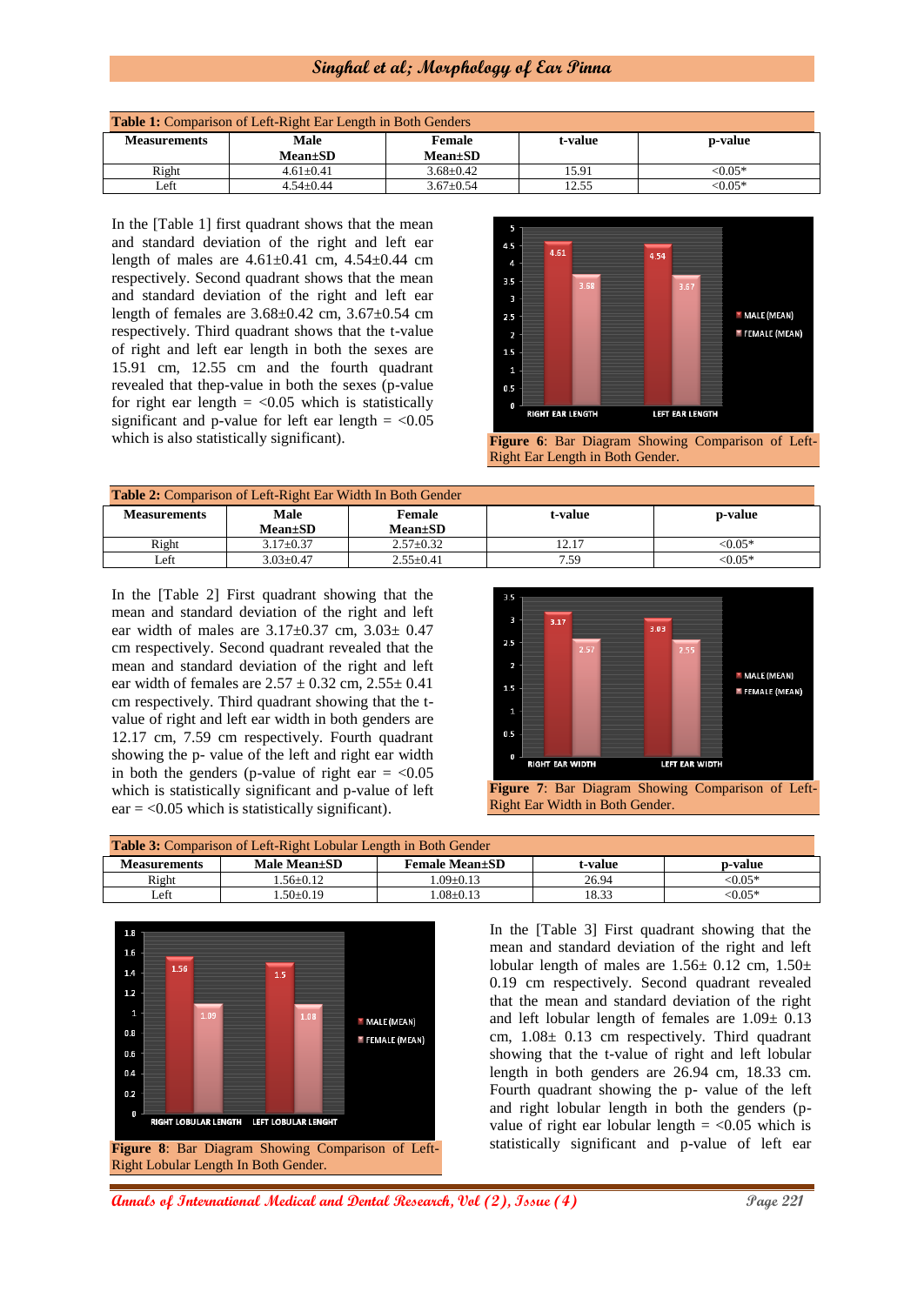lobular length  $=$  <0.05 which is also statistically significant).

| <b>Table 4:</b> Comparison of Left-Right Lobular Width in Both Gender |              |                        |         |         |
|-----------------------------------------------------------------------|--------------|------------------------|---------|---------|
| <b>Measurements</b>                                                   | Male Mean±SD | <b>Female Mean</b> ±SD | t-value | p-value |
| Right                                                                 | $-58+0.26$   | $1.53 + 0.35$          | .24     | 0.22    |
| ∟eft                                                                  | $.51 + 0.37$ | $.53+0.35$             | 0.97    | 0.74    |

In the [Table 4] First quadrant showing that the mean and standard deviation of the right and left lobular width of males are  $1.58 \pm 0.26$  cm,  $1.51 \pm$ 0.37 cm respectively. Second quadrant revealed that the mean and standard deviation of the right and left lobular width of females are 1.53± 0.35 cm,  $1.53 \pm 0.35$  cm. Third quadrant showing that the t-value of right and left lobular width in both genders 1.24 cm, 0.97 cm. Fourth quadrant showing the p- value of the left and right lobular width in both the genders (p-value of right ear lobular width  $= 0.22$  which is  $>0.05$  and it is statistically insignificant and p-value of left ear lobular width  $= 0.74$  which is  $>0.05$  which is statistically insignificant).



Right Lobular Width in Both Gender.

| <b>Table 5:</b> Percentage Showing the Attached and Free Lobule in the Total Subject |      |                         |           |                   |
|--------------------------------------------------------------------------------------|------|-------------------------|-----------|-------------------|
| <b>Measurements</b>                                                                  | Year | Region                  | Total NO. | <b>Percentage</b> |
| Attached Lobule                                                                      |      |                         | 46        | 11.5%             |
| Free lobule                                                                          | 2016 | North Indian Population | 354       | 88.5%             |

In the [Table 5] There are 400 students [attached lobule = 46 (11.5%) and free lobule = 354 (88.5%)] and the pie diagram showing the percentage of free ear lobule is more than that of the percentage of attached ear lobule among Indian population.



Types.

## **DISCUSSION**

The human external ear or pinna is the most distinctive feature of the face. The structure of ear is a sign to determine the age and sex. Most of the authors believe that even after completion of development of external ear, it increases in their size.<sup>[2-4]</sup> The lobe of the ear is deliberately an imperative feature of beauty in several other

societies.<sup>[5]</sup> Previous observations have depicted that human auricle sizes appear not to be associated to the capacity or accuracy of hearing. On the other hand, the ear is documented as an ornamental organ and it is related to the physiognomy and aesthetics of the human face.<sup>[14]</sup>

Several studies have shown that the mean length of the male external ear is higher than that of the mean length of the female ear in different age groups and population.[15-19] In our study the mean difference of the ear length of the both sides was significantly greater in males than that of the females.

*Kalcioglu et al.* revealed their result that there was statistically insignificant difference in the mean of ear width between females and males.[18]*Farkas et al.* have stated that male ears are more wider than the females but are not significantly different.[15]*Ferrario et al.* worked out in Italy subjects in between adolescence to mid adulthood and found that males had wider ear than that of the females and also found that male mean length of ear is significantly higher than the females.[16]*Healthcote JA et al.* presented their research that men had larger ear in all the parameters than the women, and also mentioned that ears increases in length as well as in width with increment of age. He concluded that inclusive size of the external ear varies according to the ethnic groups.[2]

All above mentioned study and researches had a close match with our findings which clearly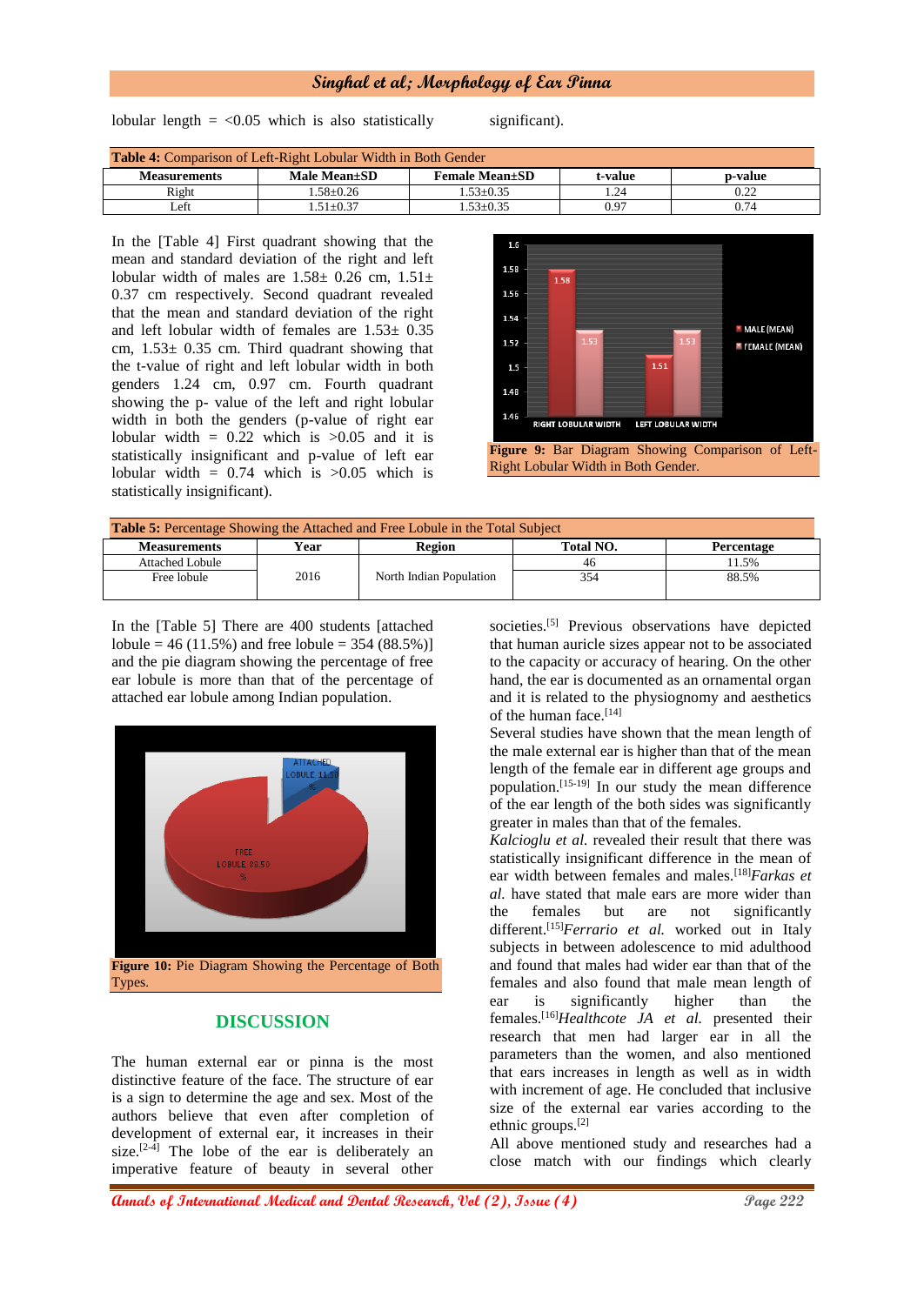signifies that male ears increases in all the parameters in comparison to that of females.

*Azaria R et al* included a total of 547 subjects with healthy ear morphology. After examination he found due to effect of ethnic origin and their colour combination, Sephardic and Ashkenazi Jews had long left ear lobule in comparison with Asian, Ethiopian, and American Jews and Arabs. They also revealed that black people have shorter ear lobule as compared to fair and dark skinned subjects. His finding showed that the sex and age were the factors that signified the affects to ear lobe.[20]

*Lai and Walash et al.* found that the attached ear lobule occupies 67.1% among Japanese individuals and 64.1% in Chinese subjects, which is quite higher as compared to 35.1% in Indians.<sup>[21]</sup> *Chattopadhyay et al.* worked out and revealed their result that among the Jats of Delhi the frequency of attached ear lobe is 18.70%.[22] Frequency of free ear lobules and attached lobules observed by *Pal* in tribes of the Andaman islands is 24.44% and 48.89% respectively.[23] By *Dutta & Ganguly,* free lobules in Brahmins is 63.92% and attached ear lobes in Muslims of Central India is 25.49%.[24] In a study by*Bhasin,* it was observed that 43.2% of the persons who were Nepali male subjects had attached ear lobes.[25]

In the present study 400 subjects were selected, out of which 354 i.e. 88.5% had free and 46 i.e.11.5% had attached ear lobule. The free lobule was found to be most common type of ear lobule in Indian population.

In a study by *Sidra Shireen et al*, the mean observations of right ear length, lobular length and width was found to be  $6.42 \pm 0.61$  cm,  $2.01 \pm 0.30$ cm and  $1.96 \pm 0.25$  cm respectively in the male population and these observations showed an insignificant difference in female right ear length with a mean value of  $6.34 \pm 0.39$  cm, while mean value of female right ear lobular length and width were significantly different than male observations having the value of  $1.85 \pm 0.21$  cm and  $1.77 \pm 0.16$ cm respectively. Meanwhile the average values of left ear length, lobular length and width was measured to be  $6.19 \pm 0.44$  cm,  $1.91 \pm 0.31$  cm and  $1.85 \pm 0.18$  cm respectively in the male population. The values were statistically similar to that of right ear observations. Left ear length in female was insignificantly different with a mean value of 6.14  $\pm$  0.45 cm whereas left ear lobular length and width in females were significantly different having mean values  $1.77 \pm 0.24$  cm and  $1.57 \pm 0.18$  cm respectively.[26]

The results obtained in our study had a difference than the above mentioned observations. According to the measurements, the mean values of right ear length, lobular length and width in male population was found to be  $4.61 \pm 0.41$  cm,  $1.56 \pm 0.12$  cm and  $1.58 \pm 0.26$  respectively. Among these

parameters, mean ear length and lobular length in females were significantly lower having the values  $3.68 \pm 0.42$  cm and  $1.09 \pm 0.13$  cm while the lobular width was insignificantly lower in females having mean value of  $1.53 \pm 0.35$  cm. On the other hand, on measuring the left ear parameters in males, the values of ear length, lobular length and width were found to be  $4.54 \pm 0.44$  cm,  $1.50 \pm 0.19$ cm and  $1.51 \pm 0.37$  cm respectively. In the females, left ear length and lobular length as similar to right ear's observation were significantly lower having values  $3.67 \pm 0.54$  cm and  $1.05 \pm 0.13$  cm. The left ear lobular width was insignificantly different in females  $(1.53 \pm 0.35 \text{ cm})$ .

## **CONCLUSION**

The external ear paradigm is gaining increasing momentum. Ear or the auricle is also an organ of cosmetic purpose because all the females wear ear rings for beautification. Racial differences by the measurement of auricle were documented in the present study. We concluded that variation in the ear between and within the Indian Population have been recognised to be a complex interaction between environmental and genetical point of view. We also noticed that ear is an organ which continuously increases during the period of life. The result of present study shows that majority of males have higher mean value of ear parameters than the females except the lobular width of left ear which was more in females than in males( $F = 1.53$ cm, M= 1.51 cm). Apart of this, we found that free lobule is dominant in most of the subjects (88.5%) and the attach lobule is a recessive trait (11.5%).

- Ear parameters are essential parameters for deciding the race, sex and age of an individual whose identity is unknown.
- Measurements are required to compare the pinna or auricle from different racial background, growth assessment and development of an individual.
- Morphometric database of auricle is a potential suggestion for the diagnosis of any type of congenital malformation, acquired deformities and syndromes.
- Because we are using photographic method so it is easier how to measure the parameters and make a useful phenomenon for purpose of forensic investigation to optimize the crime.

## **REFERENCES**

- 1. Iannarelli A.V. Iannarelli System of Ear Identification Foundation. New York, 1964.
- 2. Healthcote JA. Why do old men have big ears? BMJ., 1995; 311: 1668.